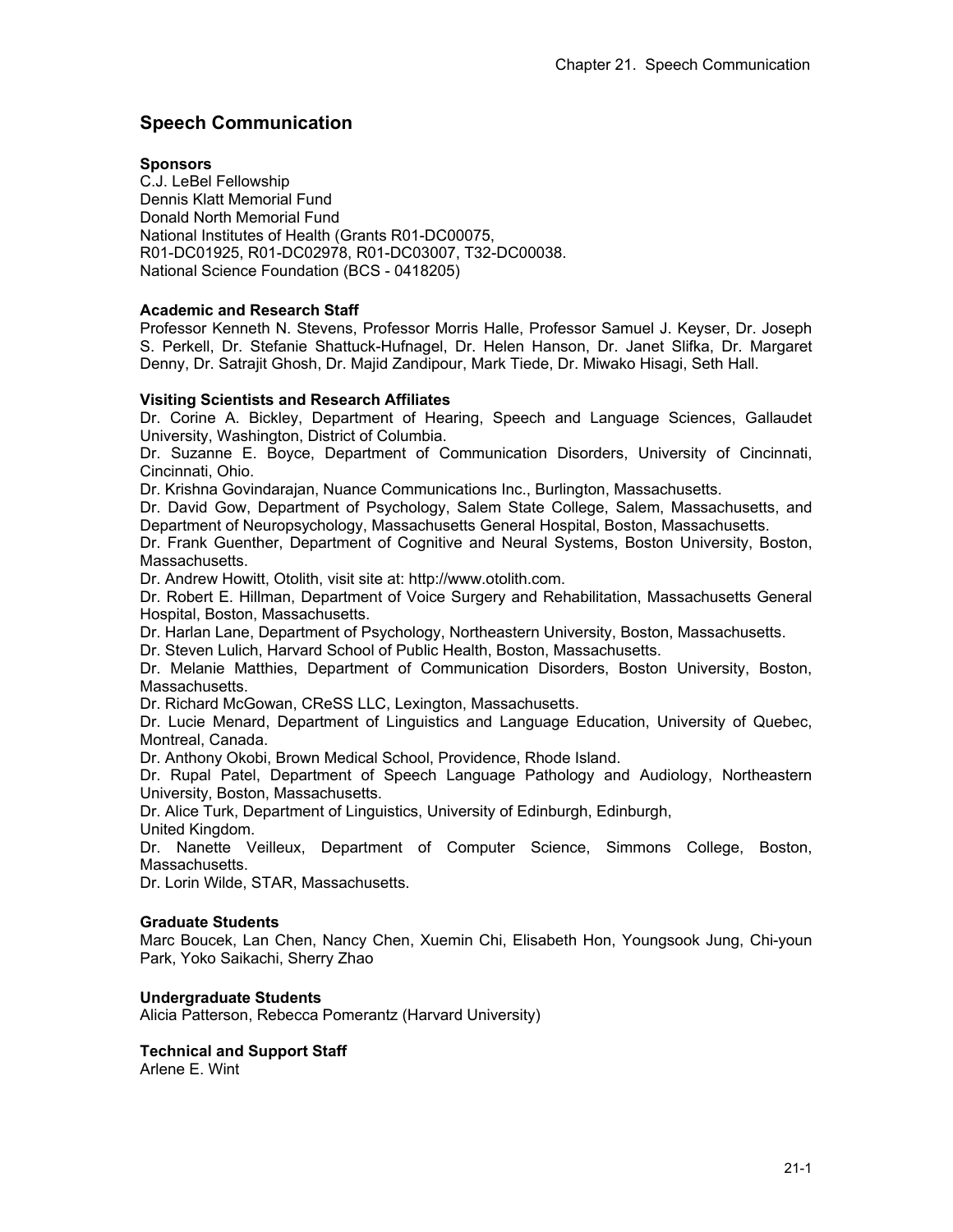# **1. Constraints and Strategies in Speech Production**

# **Introduction**

The objective of this research is to refine and test a theoretical framework in which words in the lexicon are represented as sequences of segments and syllables and these units are represented as complexes of auditory/acoustic and somatosensory goals. The motor programming to produce sequences of sensory goals utilizes an internal neural model of relations between articulatory motor commands and their acoustic and somatosensory consequences. The relations between articulatory motor commands and the movements they generate are influenced by biomechanical constraints, which include characteristics of individual speakers' anatomies and more general dynamical properties of the production mechanism. To produce an intelligible sound sequence while accounting for biomechanical constraints, speech movements are planned so that sufficient perceptual contrast is achieved with minimal effort. There are individual differences in planning movements toward sensory goals that may be due to relations between production and perception mechanisms in individual speakers.

In a current project, funded by the NIDCD, the internal model is implemented as a neurocomputational model that is used to control a vocal-tract model (an articulatory synthesizer). The combined models provide the bases of hypotheses about the planning of speech movements. To test these hypotheses, we are conducting experiments with speakers and listeners in which we measure articulatory movements, speech acoustics, perception, and brain activation. We are manipulating speaking condition, phonemic context and speech sound category and we introduce transient and sustained perturbations. We are also performing modeling and simulation experiments, in which we adapt the vocal-tract model to the morphologies of individual speakers. We are testing properties of the neurocomputational model by using it to control the individualized vocal tract models in efforts to replicate those speakers' production data.

During this last year, we have made further progress on several major studies.

#### **1.1 Variation in vowel production**

We completed analyses of recordings of articulatory movements and acoustics of vowels pronounced in different contexts and speaking conditions by 10 male and 10 female subjects (reported in preliminary form last year), with the following results. 1) Measures of contrast decreased with speaking condition, from clear to normal to fast. 2) Because of the presumed influence of economy of effort, when changing from clear to fast, point vowel distributions moved toward the center and non-point vowel distributions expanded toward the periphery, making clear and fast distributions overlap more for non-point than for point vowels. Work in progress includes dimension reduction of the articulatory movement data so they can be compared more directly with acoustic data, and trajectory analysis measurements for use in a quantitative assessment of a hypothesized trade-off between clarity and economy of articulatory effort.

#### **1.2 Relation between perceptual acuity and production contrasts**

In previously reported work, we found preliminary support of a relation between speaker auditory acuity and produced sound contrast. In an expansion of this research, we completed the development of a Matlab facility for generating speech sound continua for perceptual testing using the Klatt synthesizer. Gender-neutral continua were generated for two vowel pairs (*pap* to *pep* and *pep* to *pip*), the sibilant contrast (*said* to *shed*), voicing onset time continuum (*doe* to *toe*) and vowel duration (using the utterance *pup*). Additional Matlab software was developed for carrying out the required perceptual testing. We have determined the perceptual acuity of 18 subjects who participated in a corresponding speech production experiment (1.1), and we are now analyzing the relationship between the perceptual test results and the corresponding production data.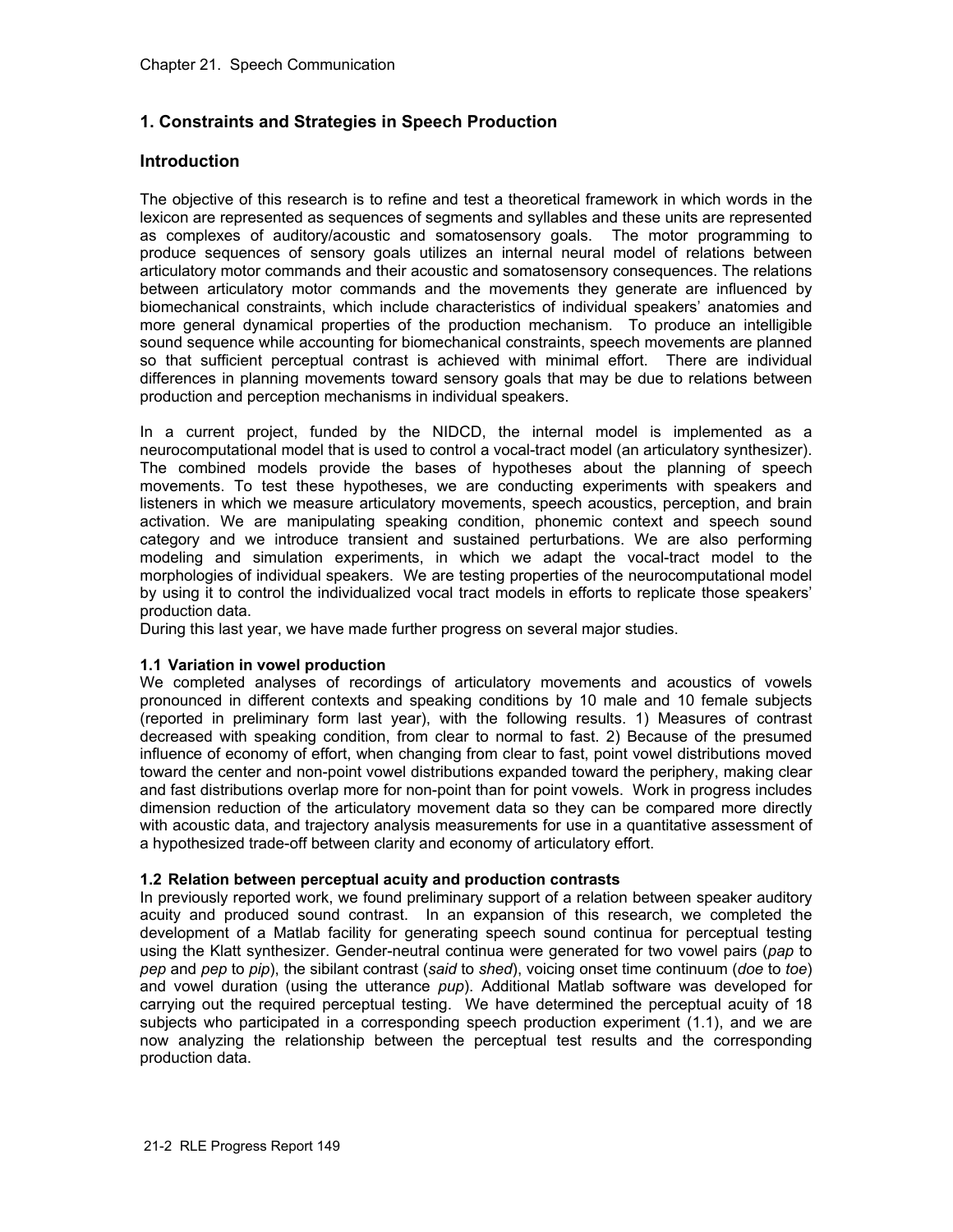## **1.3 Development and application of an algorithm for perturbation of vowel-to-vowel formant transitions**

We have significantly improved our existing algorithm for real-time perturbation of vowel formant frequencies for use in sensorimotor adaptation experiments. A previously developed algorithm has been extended to reliably track and shift multiple formants in steady state as well as changing formant trajectories. This processing can now be performed on a personal computer with a sound card instead of separate digital signal processing hardware. We have also implemented a Matlab interface to this algorithm so that we can run our experiments from within the Matlab environment. This offers additional flexibility and significantly reduces the time needed for paradigm development. In a preliminary study, subjects were asked to pronounce utterances containing diphthongs with formant movement from /Θ/ to /i/, such as *bike* and *tight*. The transduced speech signal was processed by this algorithm and fed back to the subject with a delay of 9ms. The signal processing uses LPC analysis and resynthesis to detect and shift the F1 and F2 frequencies during the transition; the resynthesis uses the LPC residual as the source, so the voiced sounds fed back to the subject sound reasonably natural. The introduced formant shift was in a direction normal to a straight-line F1, F2 trajectory connecting the starting and ending points of the transition; the shift was maximal at the transition mid-point and zero at the starting and ending points. We have now run seven female and four male subjects using this perturbation in an adaptation paradigm. We are presently analyzing the data.

## **1.4 Development of an algorithm for sibilant perturbation**

We have also developed an algorithm for shifting sibilants (e.g. "/ $\Box$ " in *shed*) in nearly real-time. Similar to the vowel perturbation algorithm, this algorithm runs on a computer and no longer requires external digital signal processing hardware. Subjects pronounce words like *shed* into a microphone and the transduced signal is processed by the algorithm. The algorithm shifts the spectral mean during the sibilant portion of the utterance so that *shed* is transformed to sound like *said*. The output is fed back to the subject over headphones with a 10ms delay. We have run 8 pilot subjects in an adaptation paradigm to determine if the subjects will compensate for the perturbation, presumably by changing their articulations. Thus far, some subjects have compensated in response to the shift and others have not. We are in the process of refining the algorithm.

# **1.5 Trajectory planning in the concatenation of larger units**

As reported last year, we are analyzing data bearing on the interplay of sufficient auditory contrast and economy of production effort, in the context of overlapping articulatory gestures for adjacent consonants. /kt/ clusters formed across word boundaries (*pack top*) compared with those originating in the lexicon (*pact op*) show distinct patterns of behavior: Compared to lexical sequences, those formed across word boundaries show in general greater separation in timing between points of maximum constriction at normal speech rates, and greater reduction in these separations under fast production rates. Lexical sequences tend to preserve the rate-scaled relative phasing between the two constrictions. Regardless of utterance type, distinct release bursts are not produced consistently, especially as speaking rate increases. Currently, data have been acquired and analyzed for 15 subjects. In general, tautosyllabic /kt/ clusters (*pact op*) are significantly less variable in timing than heterosyllabic (*pack top*) sequences, relative to the labial gestures of the carrier context.

# **1.6 Control of tongue movements in acoustic and articulatory spaces**

A previously described project was completed, in which we implemented a biomechanical/articulatory vocal-tract model and neurocomputational control models, and acquired acoustic, kinematic and EMG data from two speakers to investigate the planning of vowel-to-vowel tongue movements. Two different control regimes were investigated: planning in acoustic space using feedback mechanisms, and motor planning through feedforward control of muscle activation. Simulation results showed that: a) modulations of the motor commands accounted for the effects of speaking rate on EMG, kinematic, and acoustic outputs; b) the movement and acoustic trajectories were influenced by vocal tract biomechanics; and c) both planning schemes produced similar articulatory movement, EMG, muscle length, force, and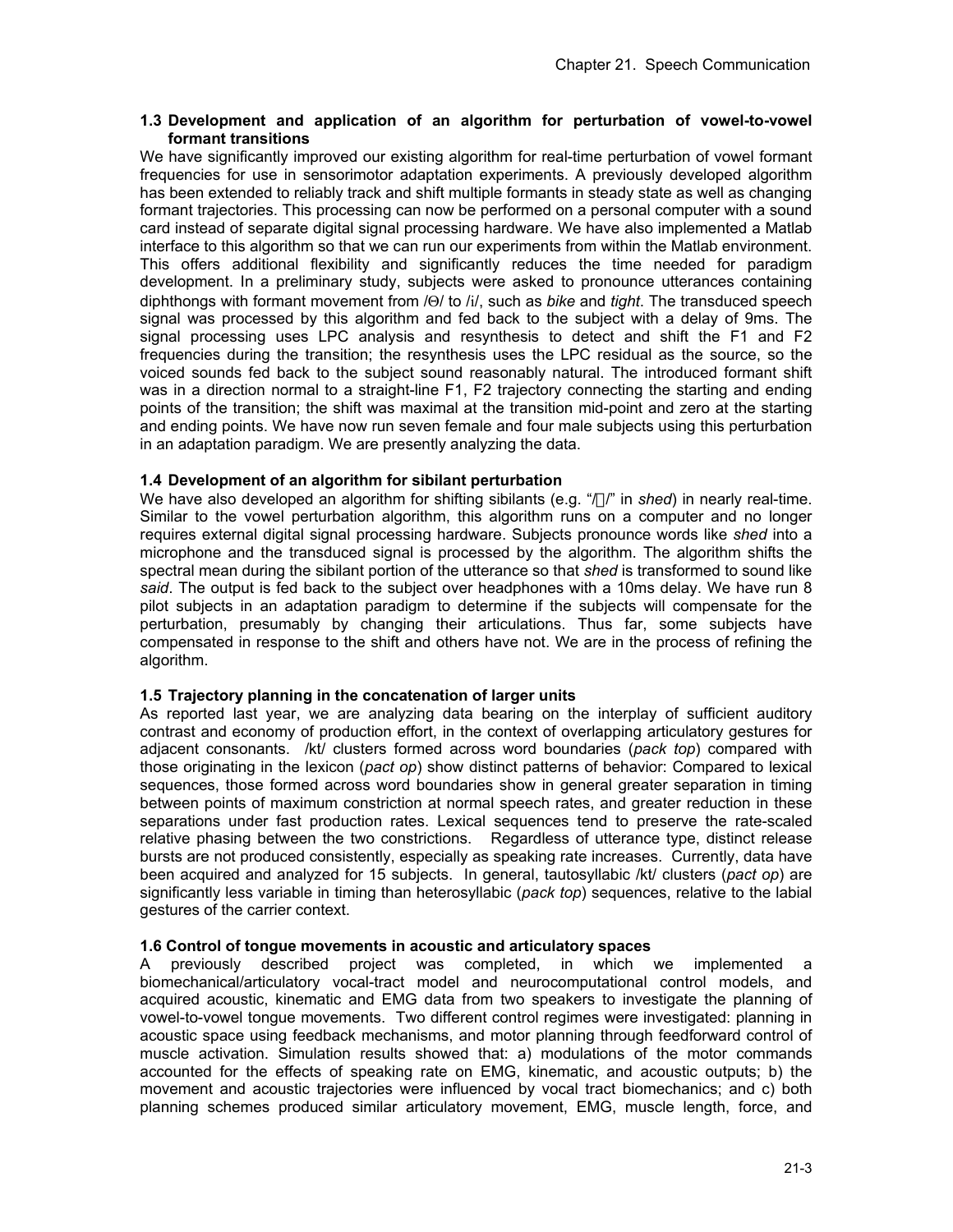acoustic trajectories, which were also comparable to the subject's data under normal speaking conditions. In addition, the effects of a bite-block and auditory masking on measured EMG signals, articulatory movements and formants were measured in the subjects and simulated by the models. Acoustic planning produced successful simulations but motor planning did not. These results lead to the inference that with somatosensory feedback available but in the absence of auditory feedback, feedforward commands are relied upon initially and are modified with practice by corrections based on the difference between expected and produced somatosensory feedback. Overall these simulation and experimental results provide support for the use of an acoustic space rather than a motor space for articulatory movement planning.

# **2. Modeling of Human Lexical Access**

## **2.1 Modeling of landmark detection**

Acoustically- and lexically-significant time-points (i.e. landmarks) in the speech signal can provide useful information in a knowledge-based speech recognition system. Due to physiological constraints on landmarks, only 44% of the possible landmark pairs are "legal". In this project, we propose to use bigrams to quantitatively model the grammar of consonant landmarks, which can be used to predict landmark sequences. Our work consists of two steps --- (1) landmark candidate detection and (2) landmark sequence determination. The landmark candidate detection algorithm candidate detection algorithm expands Liu's work to a probabilistic framework (ref. Liu's paper). In the next step, the bigram was applied to determine the most likely landmark sequences. Results tested on the TIMIT database are consistent across gender and dialects of American English. Even though lower thresholds than Liu's were used to allow more insertions in the initial landmark candidate detection step, we still managed to halve the insertion errors by applying the bigram model in the following step. Many errors are systematic landmark variants such as flaps or syllabic nasals; they can be used to improve landmark detection methods and help us further understand acoustic variations in the speech signal.

#### **2.2 Approximants**

This study addresses the classification of approximant consonants (liquids and glides), as part of the Lexical Access project in the Speech Communication Group at MIT. In a departure from conventional analyses of formant frequency positions, this study considers the empty space left between the formant peaks during their extreme movements at approximant landmarks. The center frequencies of these spectral valleys (Fvalley) were analyzed as potential acoustic classifiers for liquid (/l/ and /r/) and glide (/w/ and /y/) consonants in syllable-initial positions in American English. A male and a female speaker produced recordings of nonsense words containing the four approximant consonants in eleven following vowel contexts for measurement. Statistical analysis showed no vowel-consonant interactions or main effects of vowel context on the acoustic measure Fvalley. Highly significant main effects of consonant identity were found, with Fvalley  $[1/r]$  > Fvalley  $[1/l]$  > Fvalley  $[1/w/$  Fvalley  $[1/w]$ . All Tukey pairwise comparisons for consonant identity were also highly significant. It is concluded that the spectral valley center frequency measure reveals sharp distinctions between the four American English approximant consonants for the two speakers studied, and is a good candidate for an acoustic classifier of liquids and glides. Future work should expand the study to include more speakers and prosodic contexts so that the results can be generalized in the model. Theoretical studies will be carried out to determine the reasons for these effects for the different approximants.

# **2.3 The Consonant /ð/**

Phonetic variation is pervasive in everyday speech. Studying these variations is essential for building acoustic models and lexical representations that effectively capture the variability of speech. This thesis examines one of the commonly-occurring phonetic variations in English: the stop-like modification of the dental fricative /ð/. This variant exhibits a drastic change from the canonical /ð/; the manner of production is changed from one that is fricative to one that is stop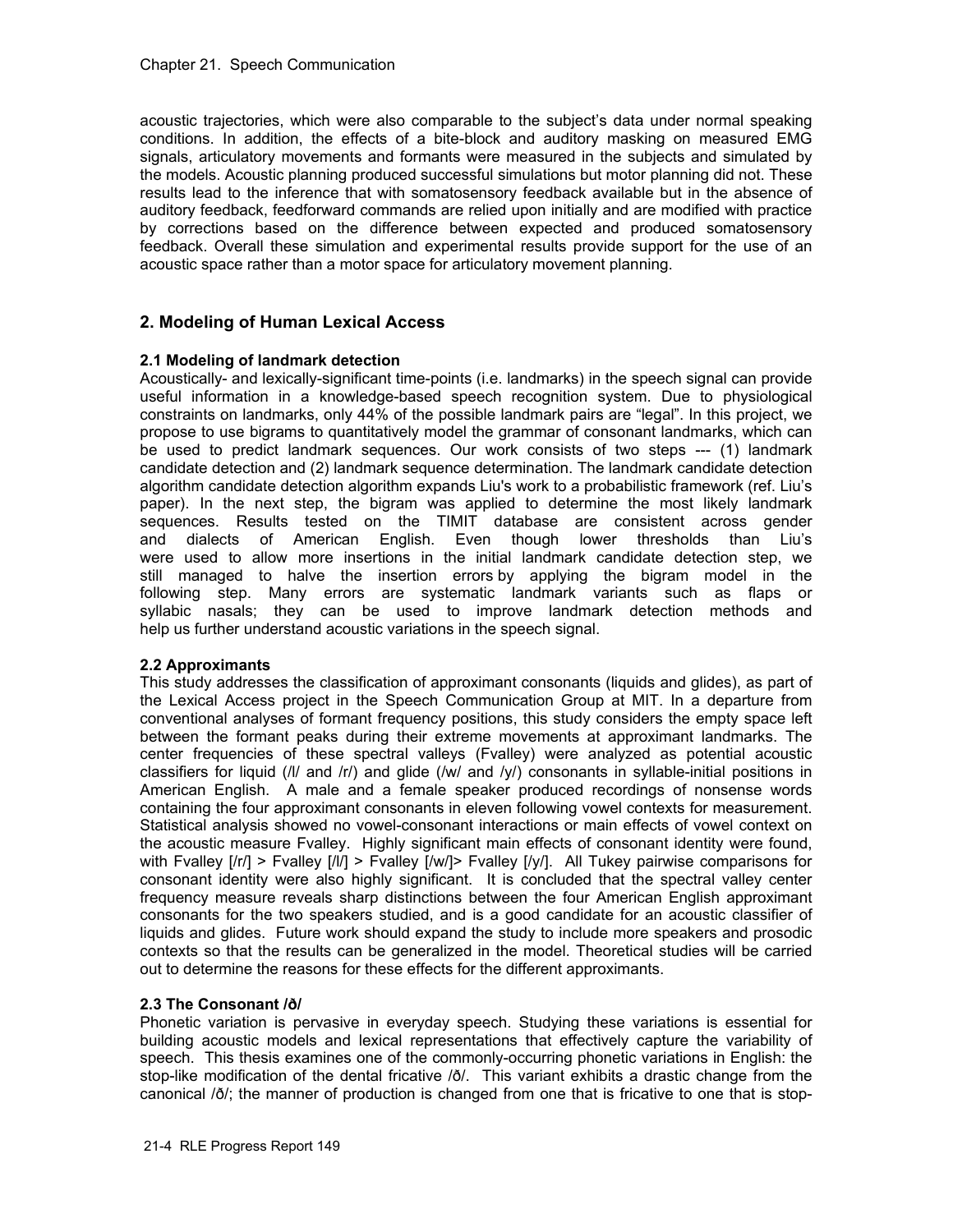like. Furthermore, the place of articulation of stop-like /ð/ has been a point of uncertainty, leading to the confusion between stop-like /ð/ and /d/. The aims of this project are to uncover the segmental context of stop-like /ð/, possible causes of the modification, whether the dental place of articulation is preserved despite modification, and if there are salient acoustic cues that distinguish between stop-like /ð/ and /d/.

Word-initial / $\delta$ / in the read speech of the TIMIT Database, the task-oriented spontaneous speech of the AEMT Corpus, and the non-task-oriented spontaneous speech of the Buckeye Corpus are examined acoustically. It is found that stop-like /ð/ occurs most often when it is preceded by silence or when preceded by a stop consonant. The occurrence is less frequent when / $\delta$ / is preceded by a fricative or an affricate. This modification rarely occurs when /ð/ is preceded by a vowel or liquid consonant. These findings suggest that possible factors that may contribute to the stop-like modification of /ð/ include physiological mechanisms of speech production, prosody, and/or other aspects of speaking style and manner.

Acoustic analysis indicates that stop-like /ð/ is significantly different from /d/ in burst amplitude, burst spectrum shape, burst peak frequency, and second formant at following-vowel onset. Moreover, the acoustic differences indicate that the dental place of articulation is preserved for stop-like /ð/. Automatic classification experiments involving these acoustic measures suggest that they are robust in distinguishing stop-like /ð/ from /d/. Applications of these findings may lie in areas of automatic speech recognition, speech transcription, and development of acoustic measures for speech disorder diagnosis.

## **2.4 Acoustic Evidence for Word Boundaries**

An important component in the human speech recognition task is the segmentation problem of parsing a continuous stream of speech into individual words for comprehension. Word onsets are hypothesized to be stronger and less prone to modification to help the listeners in the segmentation task. CVC syllables, with the same stop consonants at both word-initial and -final positions, were analyzed for comparison. The maximum in the stop burst transient, closure duration, and VOT (for voiceless stops) show trends that word-initial stops are articulatorily stronger than word-final stops. The same set of measurements was taken on real words from the LAFF (lexical access from features) database for position-dependent differences. On average, the transient peak magnitude and VOT values (for 450 occurrences of /k/ for each of the 4 speakers) for word-initial /k/'s were found to be greater than word-medial /k/'s, indicating that the burst is "stronger" at initial positions. Closure durations for 150 /k/'s across the 4 speakers were found, on average, to be longer for word-initial than medial positions. There are large regions of overlap in these measurements, which were made with consonants occurring in randomly selected sentences and, as a consequence there are large regions of overlap in the data, presumably due to lack of control of prosodic context. A new database involving real words, with controlled lexical access within a controlled intonation contour, is being recorded to investigate the word-position effects on English stops and affricates. More spectral measurements are also being investigated as word-segmentation cues.

# **3. Quantal Theory, Enhancement, and Speech Production Models**

#### **3.1 Physical Mechanisms Underlying Quantal Relations**

When a particular articulatory dimension in speech production is manipulated through a range of values, there is often a nonlinear relation between the dimension and its acoustic consequence. The acoustic parameter is relatively insensitive to the change in the articulatory parameter over one portion of its range and shows a rapid change with articulation over another part of its range. It has been proposed that regions of insensitivity of acoustic attributes to changes in articulation could provide a quantitative basis for defining distinctive features.

During the past year or two we have been examining articulatory/acoustic relations for a number of distinctive features, and we have attempted to develop a way of characterizing the different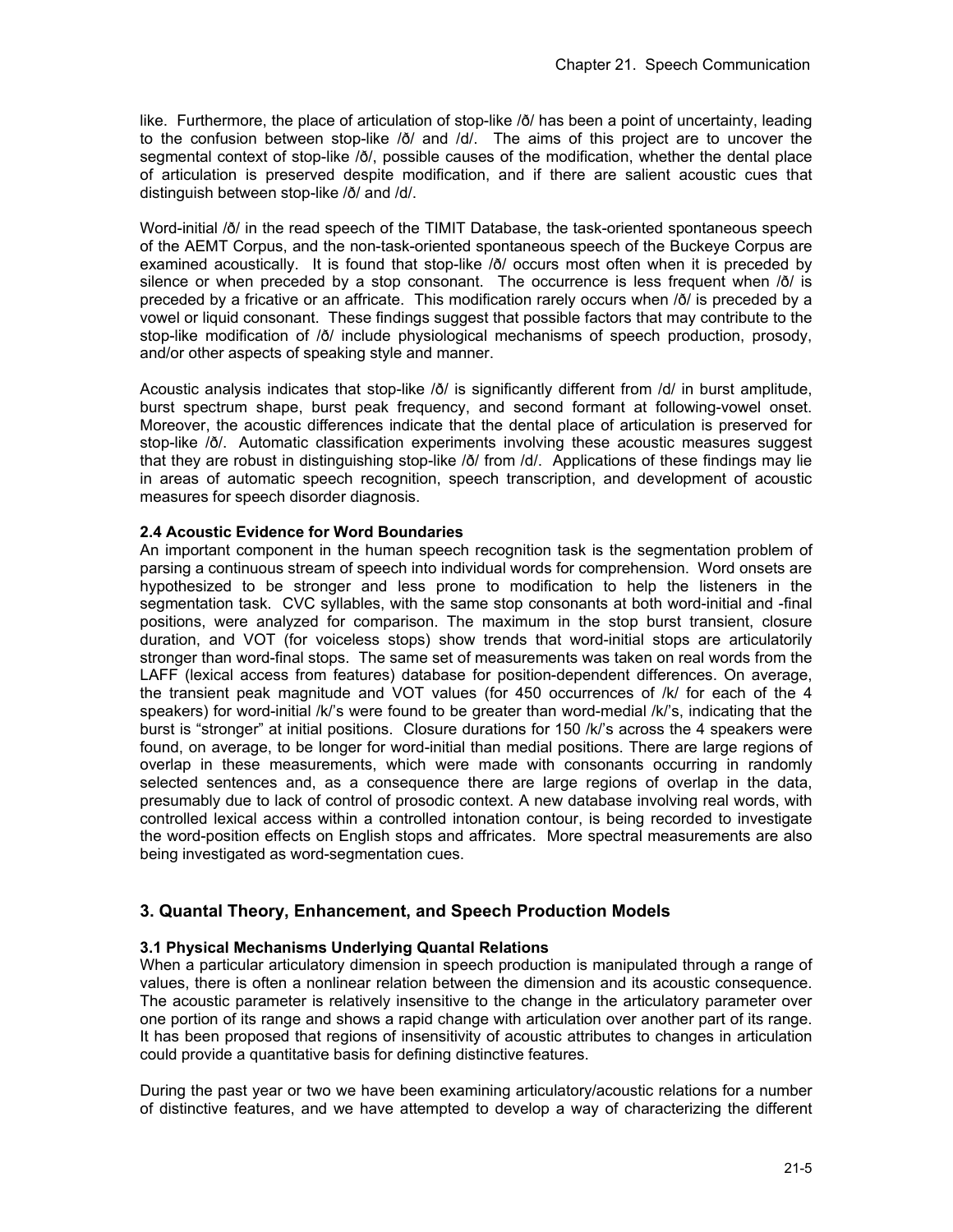types of quantal relations. Based on our present data, there appear to be two sources of quantal properties. One of these arises from aerodynamic forces and mechanical properties of vocal-tract surfaces. An example is the feature [stiff vocal folds], which specifies a contrast *pat-bat*. A second source of quantal relations is related to the acoustic filtering by vocal-tract resonators. An example is the place contrast of *pot-dot*. Almost all quantal relations can be put into one of these two categories, which are sometimes called articulator-free features and articulator-bound features.

# **3.2 Role of F1sub in Defining the Feature [low]**

The goal of this study is to determine whether acoustic coupling between the first subglottal resonance F1sub and the F1 frequency for vowels creates a region near 600 Hz in which the F1 prominence shows an irregularity. Such a finding would provide evidence for a defining quantal articulatory-acoustic relation for the distinctive feature [low].

The time course of F1 in relation to F1sub was examined for certain diphthongs and for several monophthongs produced by a number of speakers using Chi's data [X. Chi and M. Sonderegger, J. Acoust. Soc. Am., (In press)]. For the diphthongs, a discontinuity in F1 or a dip in amplitude of the F1 prominence was observed as it passed through F1, while for the monophthongs F1 was above F1sub for [+low] vowels and below F1sub for [-low] vowels. In a preliminary further study, data from the literature on F1 for vowels from various languages showed that the boundary between F1 values of [+low] vowels and those of [-low] vowels agrees with the average value of F1sub obtained in the laboratory study with English.

## **3.3 Vowel Nasalization in American English**

This study quantifies acoustic variation of vowel nasalization arising from phonetic context in American English, with an emphasis on carryover contexts. While qualitative articulatory trajectories and phonetic descriptions suggest that a vowel is nasalized in carryover contexts, few acoustic studies have examined this issue. Our acoustic analyses have examined nasalization in vowels through measurement of the amplitude of a nasal resonance (at about 1 kHz) relative to the amplitude of the F1 prominence. Data for the vowel /i/ in NV, N, and NVN contexts show that: (1) a vowel can be nasalized with at least one adjacent nasal consonant, even if the nasal consonant is pre-vocalic; (2) vowels with nasal consonants on both sides (NVN) do not guarantee more vowel nasalization.

# **4. Studies of Speech Development and Speech Disorders**

# **4.1 Improving Naturalness of Electrolarynx Speech**

Lack of F0 variation in electrolarynx (EL) speech has been identified as a major contributor to its unnatural quality. This study investigated whether the naturalness of EL speech could be significantly improved by co-varying its fundamental frequency (F0) in synchrony with naturally occurring variations in the RMS amplitude of the EL speech signal. Experiments using synthesized EL speech with declarative sentences were carried out with constant F0 contours, with F0 contours derived from measurements of amplitude modulation, and with F0 contours extracted from the pre-laryngectomy speech of two speakers. A group of listeners evaluated the naturalness of the three types of stimuli. Amplitude-based F0 modulation resulted in EL speech that was judged to be more natural sounding than EL speech having constant F0, but less natural sounding than EL utterances with F0 contours extracted from pre-laryngectomy speech.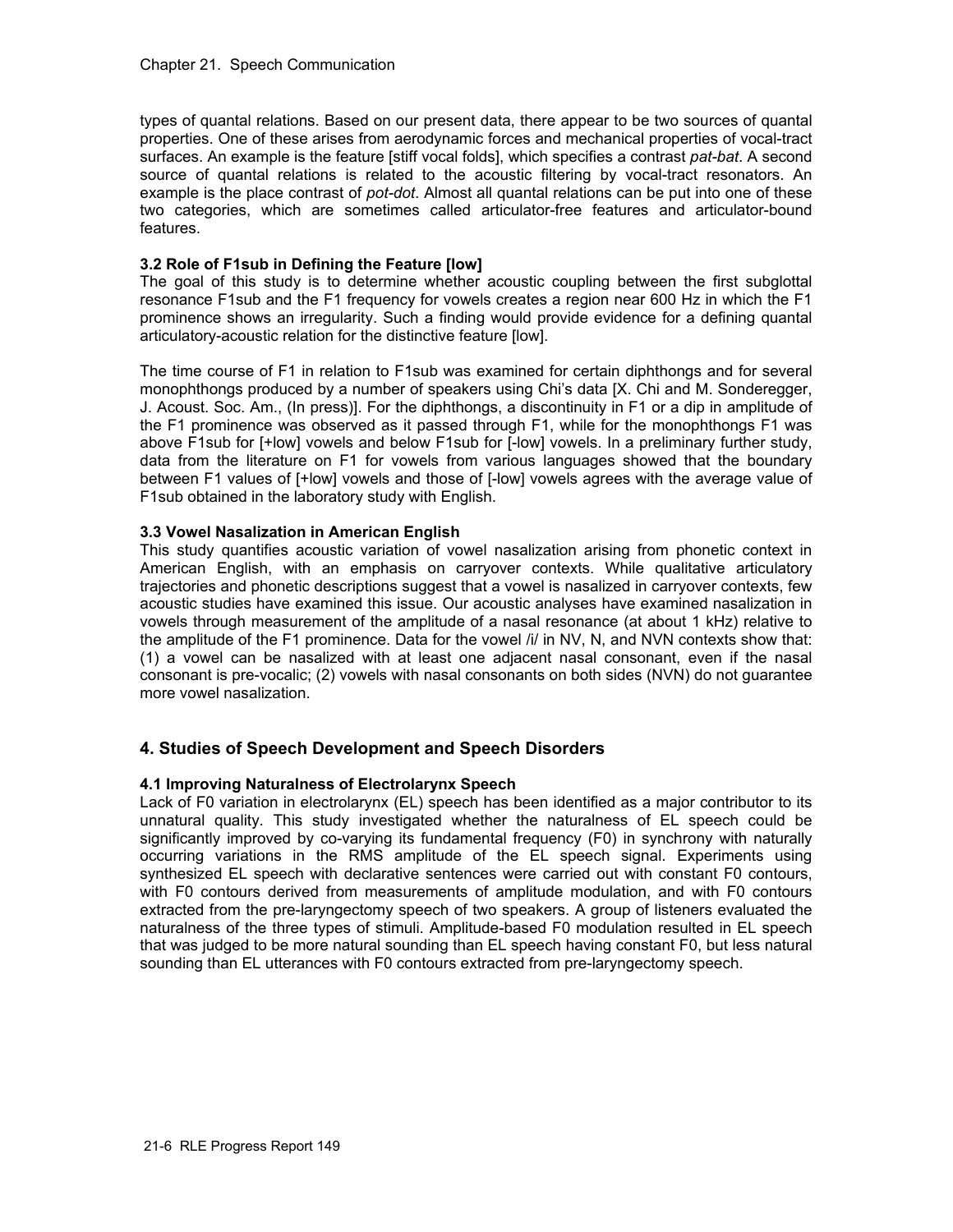# **5. Effects of Hearing Status on Adult Speech Production**

# **Introduction**

An application to NIDCD for five years of continuation support was approved and funding has been awarded. The goals of this research are: to deepen significantly our understanding of how a speaker's auditory acuity influences his or her speech motor planning; to describe the speech perception and production of hearing-impaired adults and the effects of cochlear prostheses; and to evaluate and help refine a quantitative model of the role of hearing in speech. We are conducting experiments with normal-hearing speakers, and with postlingually deafened adults who receive cochlear implants. The experiments measure the effects of the implants on speech in recordings made before implantation and up to two years after, as speakers' auditory acuity evolves. According to our model of the role of hearing in adult speech motor control, many of the goals of speech movements are in the auditory domain. Consequently, a central theme of this research is the role of auditory perception in the feedback and feedforward control systems that are used to achieve auditory goals during speech. Feedforward control is almost entirely responsible for generating articulatory movements in adults. However, when there is a mismatch between the speaker's intention and the resulting auditory feedback during production of a speech sound, that error leads to corrective motor commands that serve to update feedforward commands for subsequent movements. The speaker's ability to detect such a mismatch depends on his or her auditory acuity.

The proposed research examines the role of auditory acuity when producing phoneme and lexical stress contrasts; when compensating for feedback perturbation of vowel formants; and when imitating synthesized vowels. To measure acuity we present synthetic speech continua for discrimination testing. To assess relations between production and acuity, we measure the degree of separation of produced contrastive phonemes; dispersion of productions around their phoneme means; compensation for vowel formant shift; and imitation accuracy for vowels. In most of these experiments we also block auditory feedback temporarily in order to reveal the state of feedforward commands. Analyses take demographic variables such as age at hearing loss and duration of implant use into account.

Since the start of funding in December, 2006, we have hired and trained a new research specialist and have developed new algorithms and paradigms and conducted pilot studies for the proposed research.

# **5.1 Development of facilities**

A version of the Klatt synthesizer has been developed that can be called directly from Matlab in order to support the online adjustment of synthesis parameters as a function of subject responses during perceptual experiments. We have also upgraded our facilities for psychophysical testing in one of our sound-attenuating rooms.

#### **5.2 Mapping the perceptual space**

A new interactive testing procedure has been developed for eliciting judgments of vowel quality, in order to map subjects' vowel perceptual spaces. Using this procedure, subjects are instructed to interactively find the best match to a displayed prototype by 'exploring' a two dimensional vowel space in which one axis maps to F1 and the other to F2 (with both the direction and choice of axes are randomly permuted). Clicking at some offset within the displayed vowel space causes online synthesis of a vowel token having those formant values (with additional parameters specified by rules). The procedure terminates when the Euclidean distance of all subject formant choices from the median value falls below a predetermined threshold. Output measures include perceptual vowel category loci and sizes (quantified as dispersion around the means and curvature of best-fitting paraboloids to the responses).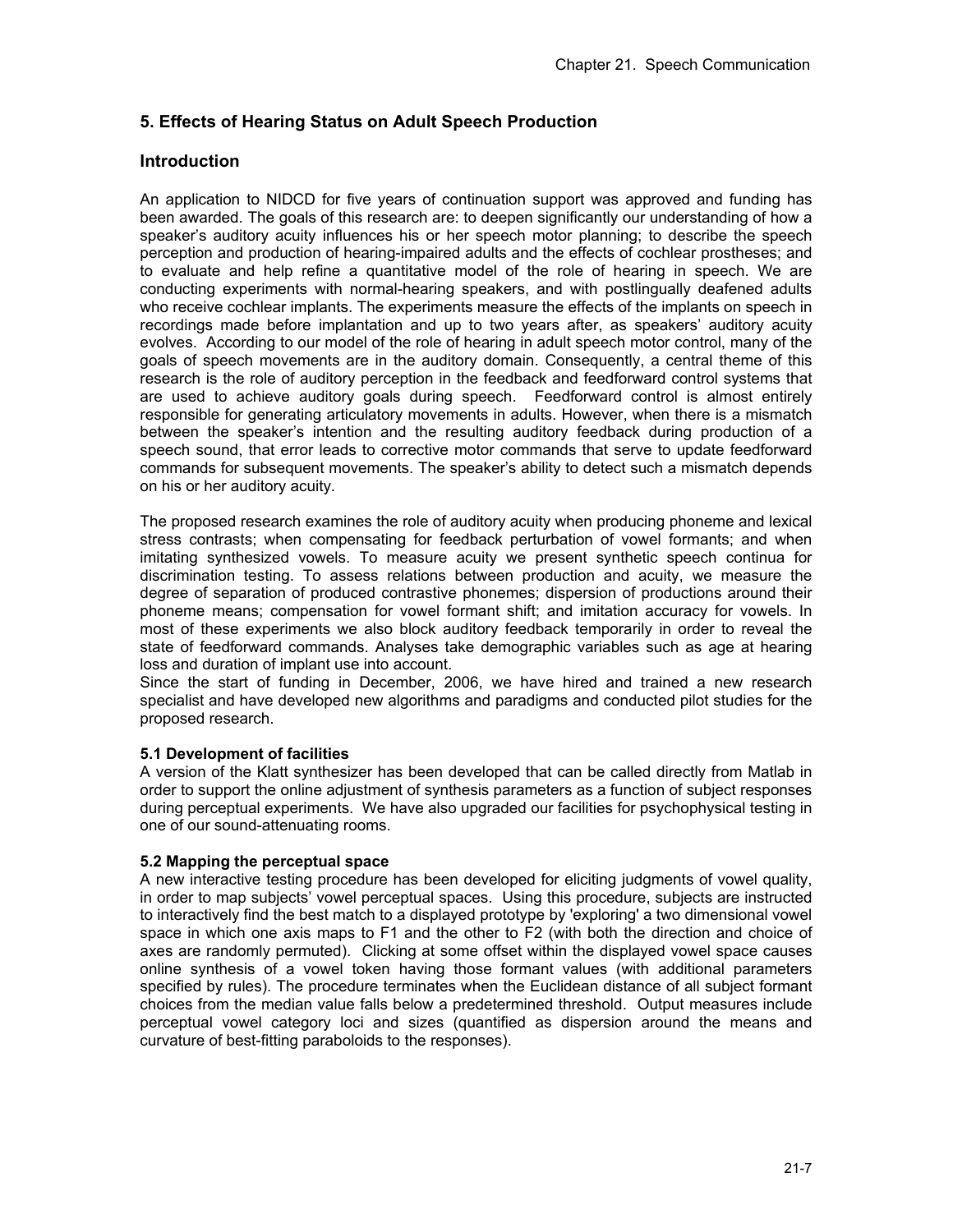# **6. Speech Prosody**

# **6.1 Effect of Tone Distribution on Subglottal Pressure**

The current work is part of a project to characterize the subglottal pressure (Ps) contour in terms of the distribution of pitch accents and of phrase and boundary tones. Declination of the working phase, and the transition from the working phase to the termination phase are studied. It is found that the nuclear pitch accent does not define the start of the termination phase; the utterance offset is a better marker. Declination rate of the working phase and its relation to the phrase and boundary tones at utterance offset are found to vary among speakers. These differences could result in variations in SPL and F0 that contribute to a speaker's individuality. The results have implications for models of speech production, and for applications such as computer speech synthesis and recognition.

## **6.2 Robustness of Acoustic Landmarks in Spontaneous Speech**

Acoustic landmarks (abrupt changes associated with consonant closures and releases, vowels and glides) play an important role in some models of lexical access (e.g. Stevens 1998, 2002), so it is important to determine how often they actually survive the rigors of articulatory overlap and weakening in spontaneous speech production. A corpus of spontaneous American English speech was collected from 8 adult female speakers and hand labeled for the occurrence of landmarks. Preliminary results for one conversation (240 secs., 610 words, analysis completed for 1003 of 2750 predicted landmarks) show that 86% of landmarks were realized overall, with a sharply lower rate for coronal stops  $/t/$  and  $/d/$ . These results suggest that the majority of landmarks are available for detection both by human listeners and automatic recognition algorithms. Ongoing analyses are comparing the rate of automatic detection of these acoustic events with the hand labels, and tabulating the relatively limited set of contexts in which predicted landmarks are lost or changed.

## **6.3 Irregular Vocal-Fold Vibration as a Cue to Speaker Identity**

This study tests the hypothesis that, among the other paralinguistic information conveyed by voice qualities, irregular vocal fold vibration (glottalization) can serve as a cue to speaker identity. Earlier reports of systematic differences across speakers in the rate and type of intermittent glottalization support this idea. Still, it remains an open question whether human listeners use this speaker-specific information when recognizing familiar voices. Results of a perceptual experiment, in which listeners first learned the voices of the speakers they were later tested on, suggest that irregular pitch periods in utterance-final regions can be a cue in the recognition of individual speaker voices.

# **6.4 Acoustic Correlates of Lexical Prosody**

During the past year, we completed a series of experiments to determine the acoustic parameters that differentiate between primary stress and non-primary full vowels using two-syllable real words and novel words with identical syllable compositions. The location of the high focal pitch accent within a declarative carrier phrase was varied using an innovative object naming task that allowed for a natural and spontaneous manipulation of phrase-level accentuation. Results from male native speakers of American English show that when the high focal pitch accent was on the target word, vowel differences in pitch, intensity prominence, and amplitude of the first harmonic (H1\*) (corrected for the effect of the vocal tract filter), accurately distinguished full vowel syllables carrying primary stress vs. non-primary stress. Acoustic parameters that correlated to word stress under all conditions tested were syllable duration, H1\*-A3\*, as a measurement of spectral tilt, and noise at high frequencies, determined by band-pass filtering the F3 region of the spectrum. Furthermore, the results indicate that word stress cues are augmented when the high focal pitch accent is on the target word. This became apparent after a formula was devised to correct for the masking effect of phrase-level accentuation on the spectral tilt measurement, H1\*-A3\*. Perceptual experiments also show that male native speakers of American English utilized differences in syllable duration and spectral tilt, as controlled by the KLSYN88 parameters DU and TL, to assign prominence status to the syllables of a novel word embedded in a carrier phrase. Results from this study suggest that some correlates to word stress are produced in the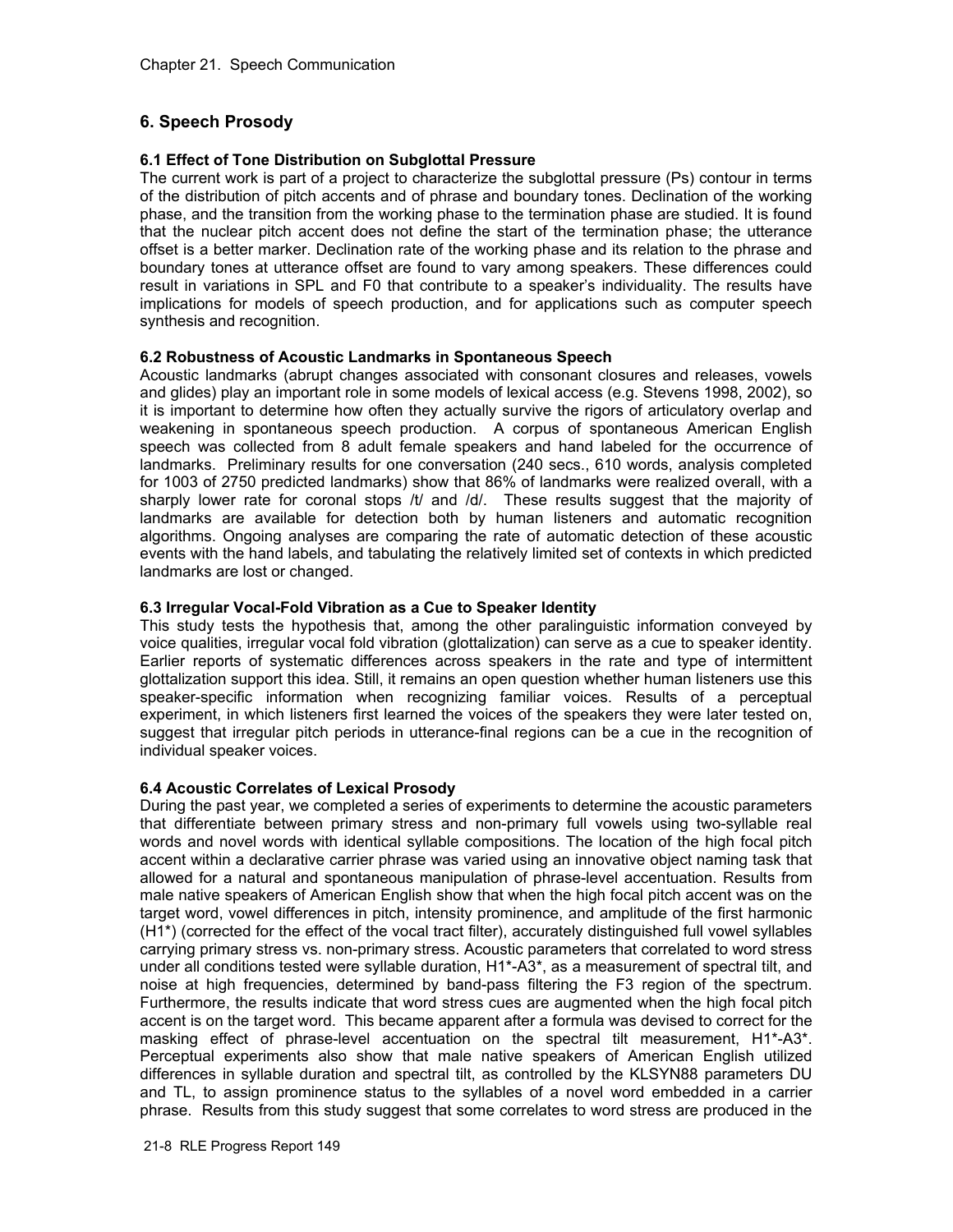laryngeal region and due to vocal fold configuration. The model of word stress that emerges from this study has aspects that differ from other widely accepted models of prosody at the word level. The model can also be applied to improve the prosody of synthesized speech, as well as to improve machine recognition of speech.

# **Publications**

#### **Journal Articles, Published**

H. Lane, M. Denny, F.H. Guenther, H. Hanson, N. Marrone, M.L. Matthies, J.S. Perkell, E. Stockmann, M. Tiede, J. Vick, and M. Zandipour, "On the Structure of Phoneme Categories in Listeners with Cochlear Implants," *J. Speech, Language, and Hearing Research 50*: 2-14 (2007).

H. Lane, M. Matthies, M. Denny, F. Guenther, J. Perkell, E. Stockmann, M. Tiede, J. Vick, and M. Zandipour, "Effects of Short- and Long-Term Changes in Auditory Feedback on Vowel and Sibilant Contrasts," *J. Speech, Language and Hearing Research 50*: 913-927 (2007).

L. Menard, M. Polak, M. Denny, E. Burton, H. Lane, M.L. Matthies, N. Marrone, J.S. Perkell, M. Tiede, and J. Vick, "Interactions of Speaking Condition and Auditory Feedback on Vowel Production in Postlingually Deaf Adults with Cochlear Implants," *J. Acoustical Society of America, 121*: 3790-3801 (2007).

J.S. Perkell, M. Denny, H. Lane, F.H. Guenther, M.L. Matthies, M. Tiede, J. Vick, M. Zandipour, and E. Burton, "Effects of Masking Noise on Vowel and Sibilant Contrasts in Normal-Hearing Speakers and Postlingually Deafened Cochlear Implant Users," *J. Acoustical Society of America, 121*: 505-518 (2007).

J.S. Perkell, H. Lane, M. Denny, M.L. Matthies, M. Tiede, M. Zandipour, J. Vick, and E. Burton, "Time Course of Speech Changes in Response to Unanticipated Short-Term Changes in Hearing State," *J. Acoustical Society of America, 121*: 2296-2311 (2007).

M. Kenstowicz and C. Park, "Laryngeal Features and Tone in Kyungsang Korean: A Phonetic Study." *The Phonology-Morphology Circle of Korea 12 (2)*: 247-264 (2006).

#### **Journal Articles, Accepted for Publication**

V. Villacorta, J. Perkell, and F. Guenther, "Sensorimotor Adaptation to Feedback Perturbations of Vowel Acoustics and its Relation to Perception," *J. Acoustical Society of America*, forthcoming.

K. Stevens and S. Keyser, "Quantal Theory, Enhancement and Overlap," *J. Phonetics*, forthcoming*.* 

X. Chi and M. Sonderegger, "Subglottal Coupling and Its Influence on Vowel Formants," *J. Acoustical Society of America*, forthcoming.

S. Lulich, A. Bachrach, and N. Malyska, "A Role for the Second Subglottal Resonance in Lexical Access," *J. Acoustical Society of America*, forthcoming.

#### **Journal Articles, Submitted for Publication**

S. Ghosh, F. Guenther, and J. Tourville, "A Neuroimaging Study of the Production of Elementary Speech Units," submitted to *J. Speech, Language and Hearing Research*.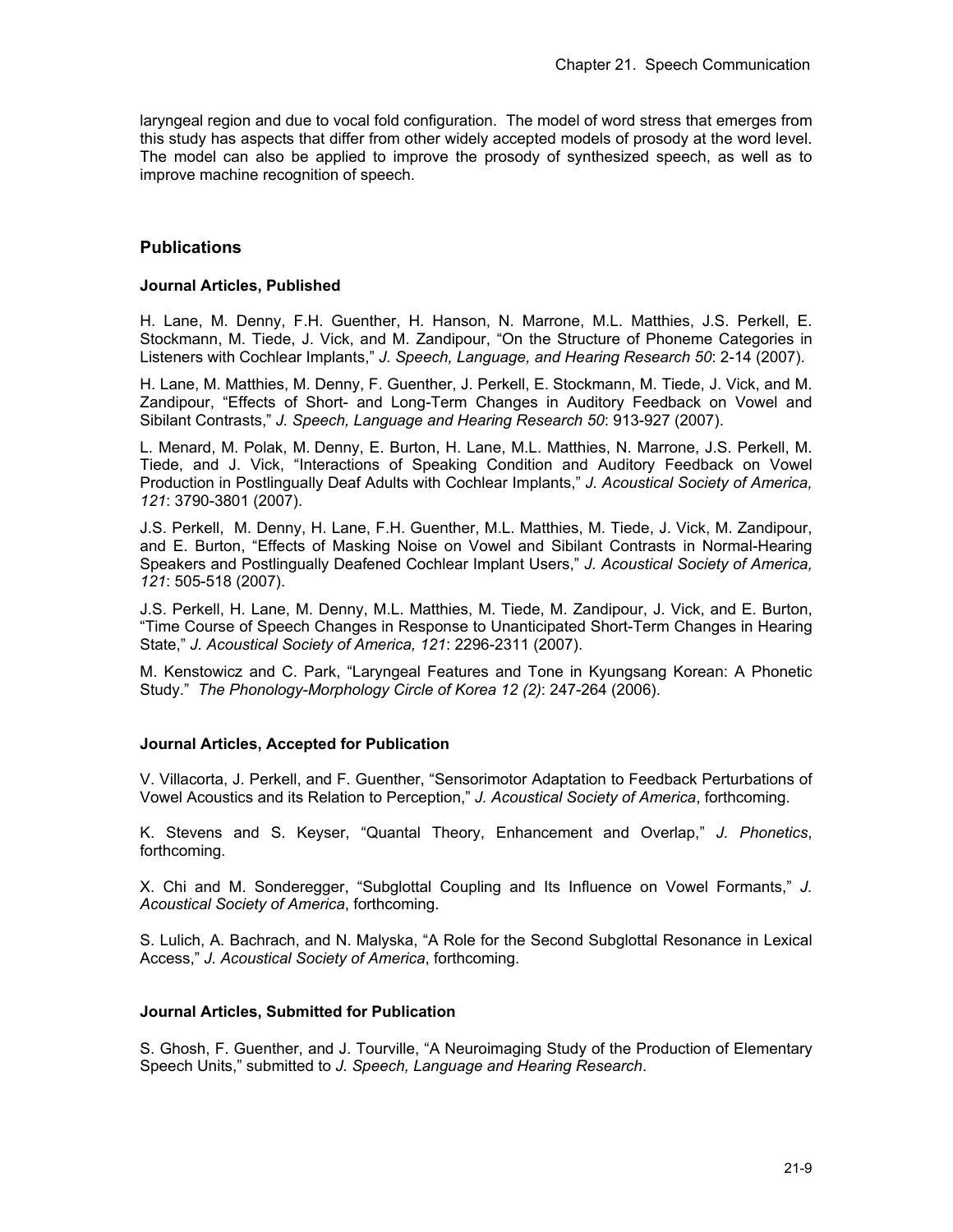C.Y. Lee and K.N. Stevens, "Strident Fricatives in Mandarin Chinese: From Acoustics to Articulation and Features," submitted to *Phonetica.* 

#### **Book/Chapters in Books**

S. Shattuck-Hufnagel, Y. Yasinnik, N. Veilleux, and M. Renwick, "A Method for Studying the Time Alignment of Gestures and Prosody in American English: 'Hits' and Pitch Accents in Academic-Lecture-Style Speech." In *Fundamentals of Verbal and Nonverbal Communication and the Biometric Issue*, eds. A. Esposito, M. Bratanic, E. Keller, and M. Marinaro, (Amsterdam: IOS Press, pp. 34-44, 2007).

 A. Esposito, D. Esposito, M. Refice, M. Savino, and S. Shattuck-Hufnagel, "A Preliminary Investigation of the Relationship Between Gestures and Prosody in Italian." In *Fundamentals of Verbal and Nonverbal Communication and the Biometric Issue*, eds. A. Esposito, M. Bratanic, E. Keller, and M. Marinaro, (Amsterdam: IOS Press, pp. 65-74, 2007).

## **Meeting Papers, Presented**

T. Bohm, and S. Shattuck-Hufnagel, "Listeners Recognize Speakers' Habitual Utterance-Final Voice Quality," Presented at the Paralinguistic Speech – Between Models and Data Satellite Meeting, ICPhS 07, Saarbrucken, Germany, August 3, 2007.

J.S. Perkell, M. Zandipour, S. Ghosh, L. Menard, H. Lane, M. Tiede, and F.H. Guenther, "Variation in Vowel Production," Presented at the Fourth Joint Meeting of the Acoustical Society of America and Acoustical Society of Japan, Honolulu, HI, Nov. 38-Dec. 2, 2006.

M. Zandipour, J.S. Perkell, M. Tiede, F.H. Guenther, K. Honda, and E.Z. Murano, "Different Motor Strategies for Increasing Speaking Rate: Data and Modeling", Presented at the Fourth Joint Meeting of the Acoustical Society of America and Acoustical Society of Japan, Honolulu, HI, Nov. 38-Dec. 2, 2006.

J.S. Perkell, "Sensorimotor Control of Speech Production: Models and Data", Keynote talk, 11th Australasian International Conference on Speech Science and Technology, Auckland, New Zealand, December 6-8, 2006.

#### **Meeting Papers, Published**

N. Chen, J. Slifka, and K. Stevens, "Vowel Nasalization in American English: Acoustic Variability Due to Phonetic Context," *Proceedings 16th International Congress of Phonetic Sciences ICPhS-07,* Saarbrucken, Germany, 905-908, 2007.

H. Hanson, J. Slifka, S. Shattuck-Hufnagel, and J. Kobler, "Tone Distribution and Its Effect on Subglottal Pressure during Speech," Proceedings 16<sup>th</sup> International Congress of Phonetic *Science ICPhS-07,* Saarbrucken, Germany, 545-548, 2007.

J. Perkell, "Sensory Goals and Control Mechanisms for Phonemic Articulations," *Proceedings 16th International Congress of Phonetic Sciences ICPhS-07,* Saarbrucken, Germany, 169-174, 2007.

S. Shattuck-Hufnagel and N. Veilleux, "Robustness of Acoustic Landmarks in Spontaneously-Spoken American English" *Proceedings 16th International Congress of Phonetic Sciences ICPhS-07,* Saarbrucken, Germany, 925-928, 2007.